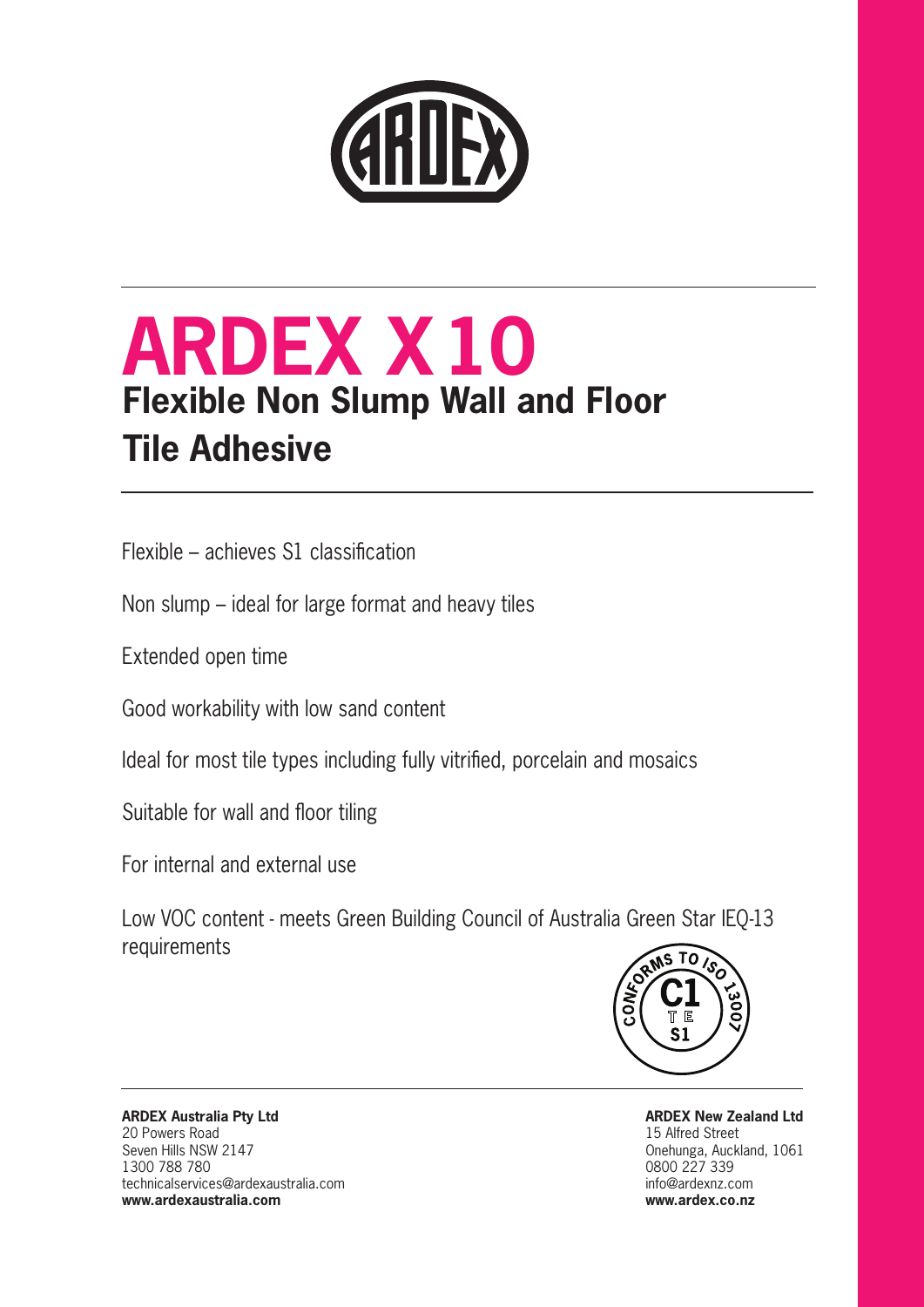# **ARDEX X10 Flexible Non Slump Wall and Floor Tile Adhesive**

# **DESCRIPTION**

ARDEX X10 is a white polymer fortified cement-based wall and floor tile adhesive that has been specially formulated with mastic type properties. ARDEX X10 has an extended open time, is non slump and flexible. Mix with water to achieve a mortar suitable for internal and external use in residential and light commercial applications. ARDEX X10 meets the Green Building Council of Australia Green Star IEQ-13 requirements for Ceramic Tile Adhesives.

# **FOR FIXING (TILE TYPES)**

Fully vitrified and ceramic tiles, porcelain, natural stones (excluding moisture sensitive) and mosaics.

# **TO (SUBSTRATES)**

Concrete, renders, screeds Fibre-cement sheet, plasterboard on walls Compressed fibre-cement sheet on floors ARDEX liquid applied undertile waterproofing membranes Existing ceramic tiles (internal dry areas)

# **SUBSTRATE PREPARATION**

The surface being adhered to must be clean, firm and free of dust, dirt, oil, grease, curing compounds, release agents and other barrier materials, as well as being strong enough to support the weight of the tiles being fixed. Ensure surfaces are dry before tiling, with no residue or permanent damp.

Ensure that the substrate's required drying time, as given in the relevant part of AS 3958, is allowed to elapse prior to fixing the tiles. Prime porous substrates with ARDEX Multiprime.

# **Concrete**

This includes precast, in-situ and wood floated concrete. As concrete exhibits drying shrinkage, allow to cure for at least 4 weeks prior to tiling. Any surface laitance, concrete sealers, curing compounds, and other materials should be removed from the surface prior to tiling. Steel trowel finished concrete should be roughened mechanically to remove laitance and provide a good key for tiling. The surface should be true and level and pitched to drains where required. The concrete should have adequate surface profile (e.g. broom finish) to provide a mechanical key. Smooth surfaces and/or dense concrete greater than 35MPa must be mechanically prepared prior to tiling.

# **Cement Render/Screeds**

New renders and screeds should be finished with a wood float to the required surface regularity. Screeds should be pitched to drains where required. For bonded screeds allow 24 hours to cure prior to tiling. For unbonded screeds allow at least 7 days to cure prior to tiling.

#### **Plasterboard/Medium Density Fibre-Cement Sheet**

Tiles can be fixed directly provided these boards are firmly and rigidly fixed in accordance with manufacturer's instructions to adequately support the tile bed. Priming is recommended for fibre-cement sheet but is not usually necessary for plasterboard except when jointing compound is used.

# **Compressed Fibre-Cement Sheet (Floors)**

For both internal and external applications, tiling over compressed fibre-cement must be carried out as per sheet manufacturer's recommendations and Australian Standard AS 3958.

#### **ARDEX Liquid Applied Undertile Waterproofing Membranes**

ARDEX undertile waterproofing must be applied according to instructions and thoroughly dry prior to tiling.

# **Existing Ceramic Tiles (Internal Only)**

These include sound, clean, glazed and unglazed tiles. Existing tiles must be firm and stable.

Roughen the surface by mechanical means, clean off contamination and dust before tiling. Ensure that at least 80% of the glaze is removed. Tiling over existing tiles is not recommended in immersed applications.

# **MIXING**

ARDEX X10 powder is added to clean water in a large clean container whilst stirring vigorously with a paddle mixer. Mix thoroughly to give a lump free easily worked mortar of a thick creamy consistency. Mix for at least 2 minutes allow to stand for 2 minutes, and mix a second time for 2 minutes. A 20kg bag of ARDEX X10 requires approximately 6-6.5 litres of water. Do not add additional water.

The consistency of the adhesive can be slightly adjusted to suit site conditions and size, weight and type of tiles to be fixed. Do not apply at temperatures below 5°C. The pot life of the mixed mortar is approximately 3 hours at 23°C and 50% relative humidity.

# **FIXING TECHNIQUE**

Before fixing ensure the substrate has been prepared and the tiles are free from dust. Tiles should be fixed in accordance with Australian Standard AS 3958.

Substrate surface, type and size of the tiles will determine the selection of the trowel. As a general guide use a 6 x 6 x 6mm notch trowel for walls and 10 x 10 x 10mm notch trowel for floor tiling. ARDEX X10 can be applied at a bed thickness greater than 3mm and less than 10mm.

The tiles must be pressed firmly into the freshly combed mortar bed to ensure good contact with the mortar. Slide the tile at right angles to the notch pattern to ensure 100% coverage on the back of the tile. Tiles with ribbed or keyed back profiles should also be buttered to ensure complete coverage. Lift a tile from time to time to check that there are no voids beneath the tile. Any surplus adhesive must be removed from the surface of the tile and joints, before the adhesive sets. Do not spot fix.

ARDEX X10 has an open time of 30 minutes and an adjustment time of 20 minutes. Please be aware of site conditions when considering these times and only spread enough adhesive so that the tiles can be fixed while the mortar is still wet. All tools should be cleaned with water immediately after use.

# **MOVEMENT JOINTS**

Movement joints must be in accordance with Australian Standard AS 3958.

# **GROUTING**

Grouting can proceed once the tile bed has hardened sufficiently so that tiles will not be dislodged. Grouting and traffic may be allowed after approximately 24 hours at 23ºC and 50% relative humidity. Allow longer for dense tiles/substrates, humid climates and low temperatures. The tile joints should be grouted with the appropriate ARDEX grout.

# **COVERAGE**

20kg of ARDEX X10 is sufficient for approximately 8m2 on walls, using a 6 x 6 x 6mm notched trowel and 6m2 on floors using a 10 x 10 x 10mm notched trowel. The coverage will vary depending on substrate condition, tile type and application technique.

# **PACKAGING**

ARDEX X10 is packed in polylined paper sacks – net weight 20kg.

# **SHELF LIFE**

ARDEX X10 has a shelf life of 12 months when stored in the original unopened packaging, in a dry place at 23ºC and 50% relative humidity.

# **Pay attention to the following:**

Do not use ARDEX X10 in continuous immersion applications e.g. swimming pools, tanks, etc. ARDEX provides other systems.

Do not use over metal substrates. ARDEX X10 should not be used over substrates subject to shrinkage and other movement e.g. timber, ARDEX provides other systems.

For setting of moisture sensitive natural stones, please refer to products in the ARDEX Natural Stone System.

Dimensional instability in natural stone ranges can often be difficult to detect visually and may require thermal and moisture stability testing to ensure that adhesive recommendations can be warranted. Contact your tile supplier for further information or ARDEX Technical Services for information and testing.

# **SAFETY DATA**

This product may cause irritation and an allergic reaction to the skin. It may cause serious eye injury and irritation to the respiratory system. In case of contact with the eyes rinse with running water until advised to stop by the Poisons Information Centre or a doctor, or for at least 15 minutes. Wear protective gloves, clothing, eye and face protection. Avoid inhaling dust/fumes/gas/mist/vapours/spray. Ensure adequate ventilation during mixing and application. Store locked up. Check with your local Council regarding the disposal of contents, dispose of packaging thoughtfully and recycle where possible. Keep out of the reach of children. Call the Poisons Information Centre on 131 126 (AUS) and 0800 764 766 (NZ) or call a doctor if you feel unwell. Additional information is in the Safety Data Sheet (SDS) at www. ardexaustralia.com

# **TECHNICAL DATA**

**Colour: Mixing Ratio:**

| White Powder               |
|----------------------------|
| 1 vol water: 3 vol powder, |
| approximately 6-6.5 litres |
| water per 20kg powder      |

| Application Properties at 23°C and 50% RH |             |  |
|-------------------------------------------|-------------|--|
| Open Time:                                | 30 minutes  |  |
| <b>Adjustment Time:</b>                   | 20 minutes  |  |
| <b>Grouting Time:</b>                     | 24 hours    |  |
| Pot life:                                 | 3 hours     |  |
| Sagging:                                  | <b>None</b> |  |
| <b>Underfloor Heating:</b>                | Yes         |  |

| <b>Mechanical Properties (ISO 13007)</b><br><b>Tensile Adhesion Strength after</b> |                                 |
|------------------------------------------------------------------------------------|---------------------------------|
| 28 days dry:                                                                       | $>0.5$ MPa                      |
| <b>Water Immersion:</b>                                                            | $>0.5$ MPa                      |
| <b>Heat Ageing:</b>                                                                | $>0.5$ MPa                      |
| Freeze Thaw:                                                                       | $>0.5$ MPa                      |
| <b>Mixing Time:</b>                                                                | 6 minutes                       |
| Coverage:                                                                          | $8m2$ (walls)                   |
|                                                                                    | 6m <sup>2</sup> (floors)        |
| <b>Classification:</b>                                                             | C <sub>1</sub> TES <sub>1</sub> |

**Classification:**